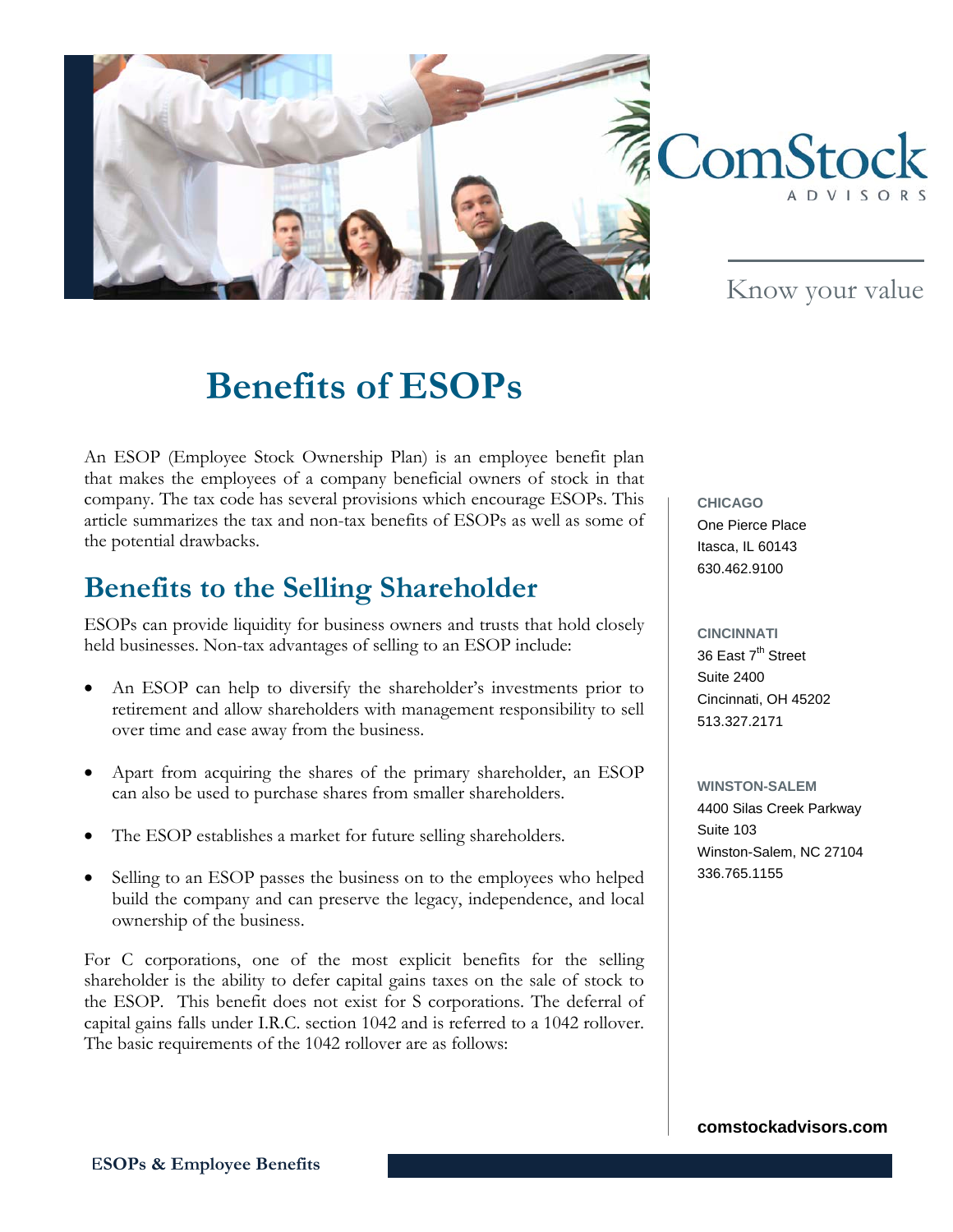- The selling shareholder must have owned the stock for at least three years before the sale.
- The ESOP must own at least 30 percent of the stock of the company after the sale.
- The seller's proceeds from the sale to the ESOP must be invested in qualified replacement securities either three months before or twelve months after the sale. Qualified replacement securities include the securities of domestic operating corporations.
- No portion of the assets attributable to qualified securities sold to an ESOP through a 1042 rollover may be allocated to the taxpayer seeking 1042 rollover treatment, any person who is related to that taxpayer, or any other person who owns more than 25 percent of the value of any class of qualified securities of the issuing corporation.

By investing the proceeds in replacement securities, the selling shareholder achieves a more diversified portfolio to ensure security in retirement. Capital gains are deferred until the qualified replacement properties are sold. The seller's tax basis in the stock that was sold will be carried over to the replacement property. The capital gains tax from the sale can be completely eliminated if the selling shareholder retains the qualified replacement securities until his death, at which time the estate's basis in the investments are stepped-up to the fair market value at the time of death.

### **Benefits to Employees**

An ESOP can be thought of as an additional employee benefit.

The ESOP gives employees the opportunity to enjoy capital growth. In a healthy growing company, an ESOP may well be the most financially lucrative benefit plan a company could set up for its employees. However, since ESOPs result in a sharing of both the risks and rewards of ownership with employees, they may involve a somewhat higher degree of risk than other plans. To

address this concern, an employer may maintain an ESOP to allow employees to participate in the capital growth of the company and also maintain a 401(k) plan to allow employees to defer income in a more diversified, lower risk plan.

- An ESOP may provide employees with greater incentives to improve productivity by making them partial owners of the company. Aside from enhancing the performance of current employees, it can also improve company performance by attracting key personnel from the outside.
- In cases where management does not have sufficient wealth to finance an outright purchase of the company, an ESOP can provide a way for them to buyout major shareholders. Continuity of management is typically associated with continuity of employment throughout the company.
- The ESOP may serve as an incentive for companies to adopt more participatory management programs. Many ESOP companies communicate company goals and financial results to rank-and-file employees. Modern management tools such as work circles, participatory management, TQM, and open book management all fit easily into an employee ownership environment.
- By giving workers a vested interest in their employer, ESOPs provide a means of breaking down confrontation between labor and management. Employees feel more a part of the company and its success, and the ownership culture improves job satisfaction and tends to reduce employee turnover.

# **Benefits to Company**

The tax code also provides advantages to the sponsoring employer.

• Many ESOPs qualify for higher maximum deductible contributions then other qualified retirement plans. Also, contributions can be either in cash (which is then used by the ESOP to buy employer securities) or directly in the form of employer securities. Where employer securities are contributed directly, the employer may take a

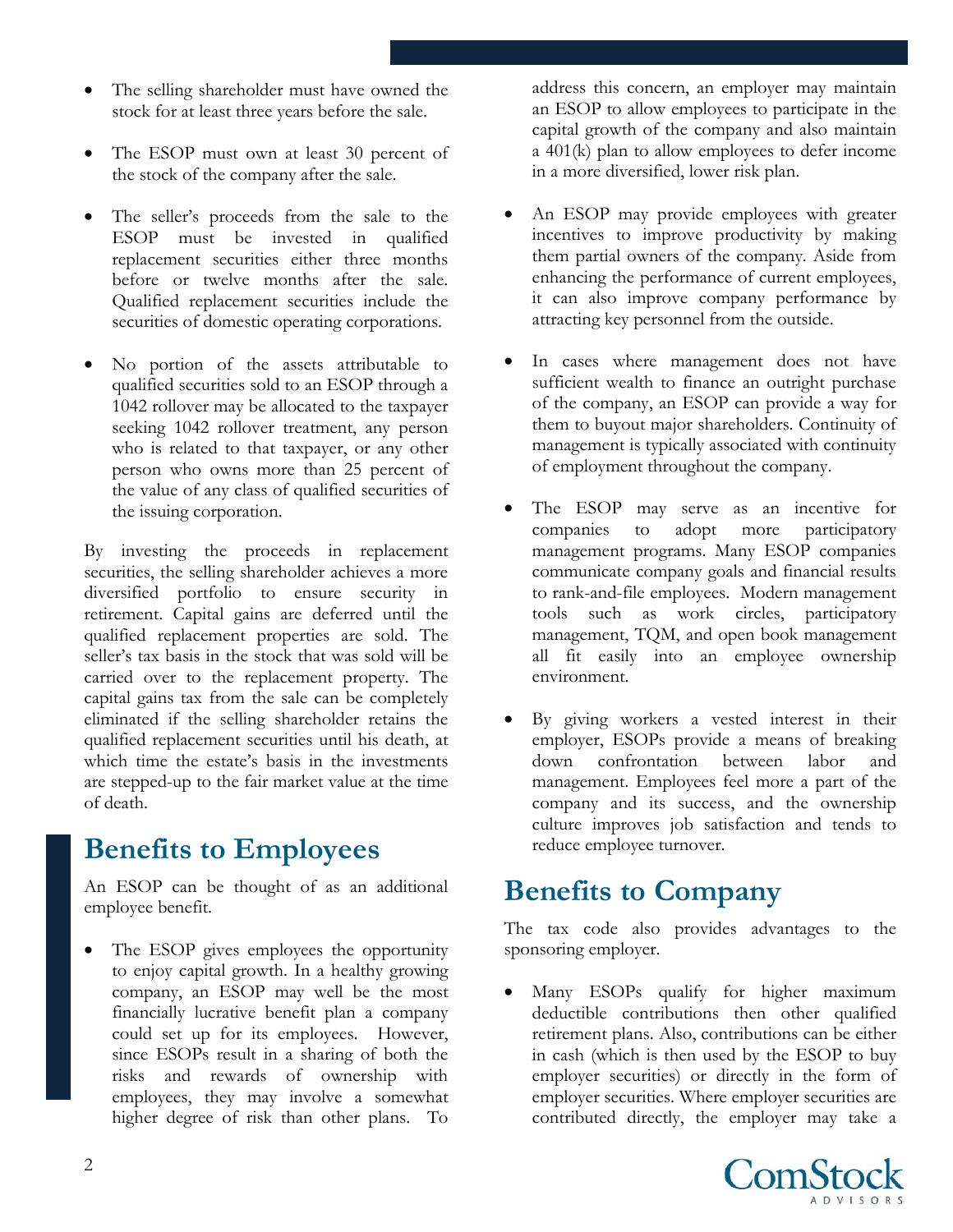deduction for the full value of the stock contributed. By doing so, the employer actually increases its cash flow by the value of the taxes saved through the deduction.

- The deductibility of contributions to an ESOP becomes even more attractive in the case of a leveraged ESOP. The employer may deduct contributions to the ESOP which are used to repay not only the interest on the loan, but principal as well. The ability to take an additional deduction that roughly equals the principal payment makes an ESOP an attractive form of debt financing.
- The tax benefits available to ESOPs may enhance the cash flow coverage to finance debt. In fact, in some cases, it may be possible to structure a leveraged ESOP so that the ESOP loan is paid for substantially through tax savings on distributions or contributions.
- With an ESOP, an S corporation's income continues to be taxed directly to its shareholders. However, because the ESOP is not a taxable entity, its share of the earnings is not subject to federal tax. In the case of a 100 percent ESOP-owned S corporation, this results in no federal tax being paid. Distributions from the trust will ultimately be taxable as ordinary income to the beneficiaries when they withdraw their accounts in retirement.
- I.R.C. Section 404(k) allows a C corporation to take a deduction for dividends paid on the stock held in the ESOP if the dividends are used to pay principal or interest on the ESOP loan incurred to buy that stock; or if the employee elects to reinvest the dividends back into the plan to purchase more company stock; or if dividends are passed through to participants (who pay ordinary income tax on them).

While the tax benefits of ESOPs are the most explicit financial benefit, there are other benefits resulting from ESOPs.

- **Corporate Finance Alternatives**. An ESOP can also purchase newly issued shares from the company. This expands the potential use of an ESOP from an ownership succession alternative to a mechanism of raising capital for other purposes such as purchasing capital equipment with pre-tax dollars, refinancing existing bank debt or financing corporate acquisitions.
- **Reduced Ownership Succession Risk**. Even after the initial acquisition of stock by the ESOP, the ESOP provides an important tool for reducing uncertainty regarding subsequent ownership issues. The ESOP can be used to cash out any shareholder that is no longer interested in having an investment in the company.
- **Maintain Company Independence**. Selling to the ESOP preserves the company's independent identity and can assure the continuation of jobs.
- **Improved Corporate Culture**. From a cultural perspective, the company benefits by giving employees an ownership stake in the company, which will likely lead to greater job satisfaction and improved productivity. ESOP benefits can also give the company an edge in attracting new employees. Employee ownership often increases goodwill between management and employees and results in lower employee turnover.
- **Enhanced Corporate Performance**. An improved corporate culture should lead to improved financial performance. A number of research studies have shown that ESOP companies are more efficient and more profitable than non-ESOP companies. Many ESOP participants become enthusiastic "employee owners" who are committed to the company's growth and profitability.

# **Potential Drawbacks**

Are ESOPs right for everyone? Of course not. Potential drawbacks of ESOPs include:

• **Cost of ESOP Implementation and**  Administration. ESOPs are complex entities and subject to substantial regulation and oversight by the Department of Labor and the Internal

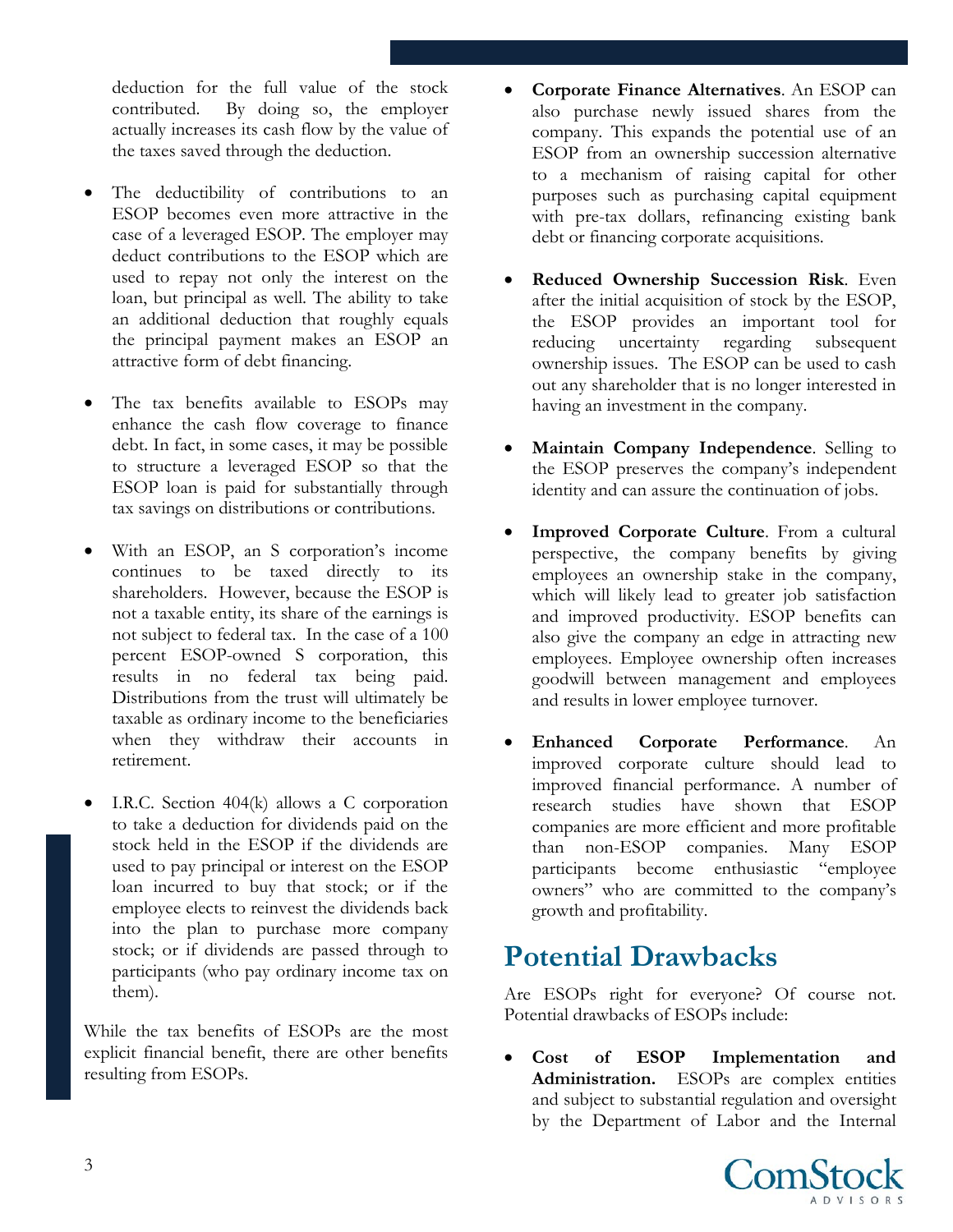Revenue Service. Properly implementing and maintaining an ESOP can be expensive. There are legal costs to prepare the plan document and amend it from time to time. A valuation is required when the plan purchases shares and at least annually thereafter. ESOPs often also use independent fiduciaries, plan administrators, and other professionals. In a large company, the benefits far outweigh the costs, but for a small company, these costs may offset much of the financial benefit of the ESOP.

- **Leverage.** A transaction involving a large block of stock may result in a high level of leverage. Some companies cannot generate the consistent cash flow to support the increased leverage. A 100 percent ESOP transaction often involves the selling shareholders taking back some seller debt.
- **Lender Understanding of ESOPs.** In the case of a leveraged ESOP, arrangements must be made for securing the financing needed to complete the transaction. Some banks are familiar with ESOPs, but some are not. Some bankers may be reluctant to lend to a leveraged ESOP because they are unfamiliar with ESOPs or don't understand how the tax advantages of ESOPs can enhance the<br>company's cash flow and debt-service flow and debt-service coverage. A company implementing a leveraged ESOP should find a bank that understands ESOPs or should be prepared to spend some time and effort educating its lender on the subject.
- **Repurchase Obligation.** The ESOP repurchase obligation is established by ERISA and is the company's obligation to repurchase its stock from participants with vested accounts who have retired, died, become disabled, terminated employment, or elected to diversify their holdings. The repurchase obligation is a claim on the company's cash flow. The company should develop a plan for honoring and funding the repurchase obligation. Failure to plan for the repurchase obligation could result in a liquidity crisis at

the company or even contribute to a decision to sell the company outright.

- **Complicates Future Transactions**. Companies considering making future acquisitions (or being acquired themselves) may find the ESOP to complicate such transactions. However, there has also been a lot written on using ESOPs to facilitate such transactions.
- **S Corporation Anti-Abuse Laws**. Under Internal Revenue Code Section 409(p), the allocation of S corporation stock within an ESOP must be sufficiently broad-based. Section 409(p) is relatively complicated and also encompasses synthetic equity, treatment of unallocated shares and numerous definitions of specific terms. In summary, Section 409(p) identifies Disqualified Individuals as individuals who (i) own 10 percent or more of a corporation's Deemed Owned Shares or (ii) own, in conjunction with Family Members, 20 percent or more of a corporation's Deemed Owned Shares. If these Disqualified Individuals own, in aggregate, 50 percent or more of the corporation's stock, then the ESOP is in violation and is subject to an excise tax equal to 50 percent of the fair market value of all of the Deemed Owned Shares owned by Disqualified Individuals as well as other potential negative consequences. There are alternatives to avoiding these tax penalties, and they should be considered well in advance of a potential violation of 409(p).

### **Conclusion**

ESOP's were created by Congress in order to promote the concept of broader ownership of capital by employee-owners. In support of this objective, the tax code provides numerous important tax advantages. However, ESOPs are most successful when they are implemented for reasons that go beyond the tax incentives. A company or business owner should consider both the tax and non-tax reasons for implementing an ESOP and also be mindful of the potential pitfalls. Fortunately, there is a community of professionals to advise companies considering the ESOP option.